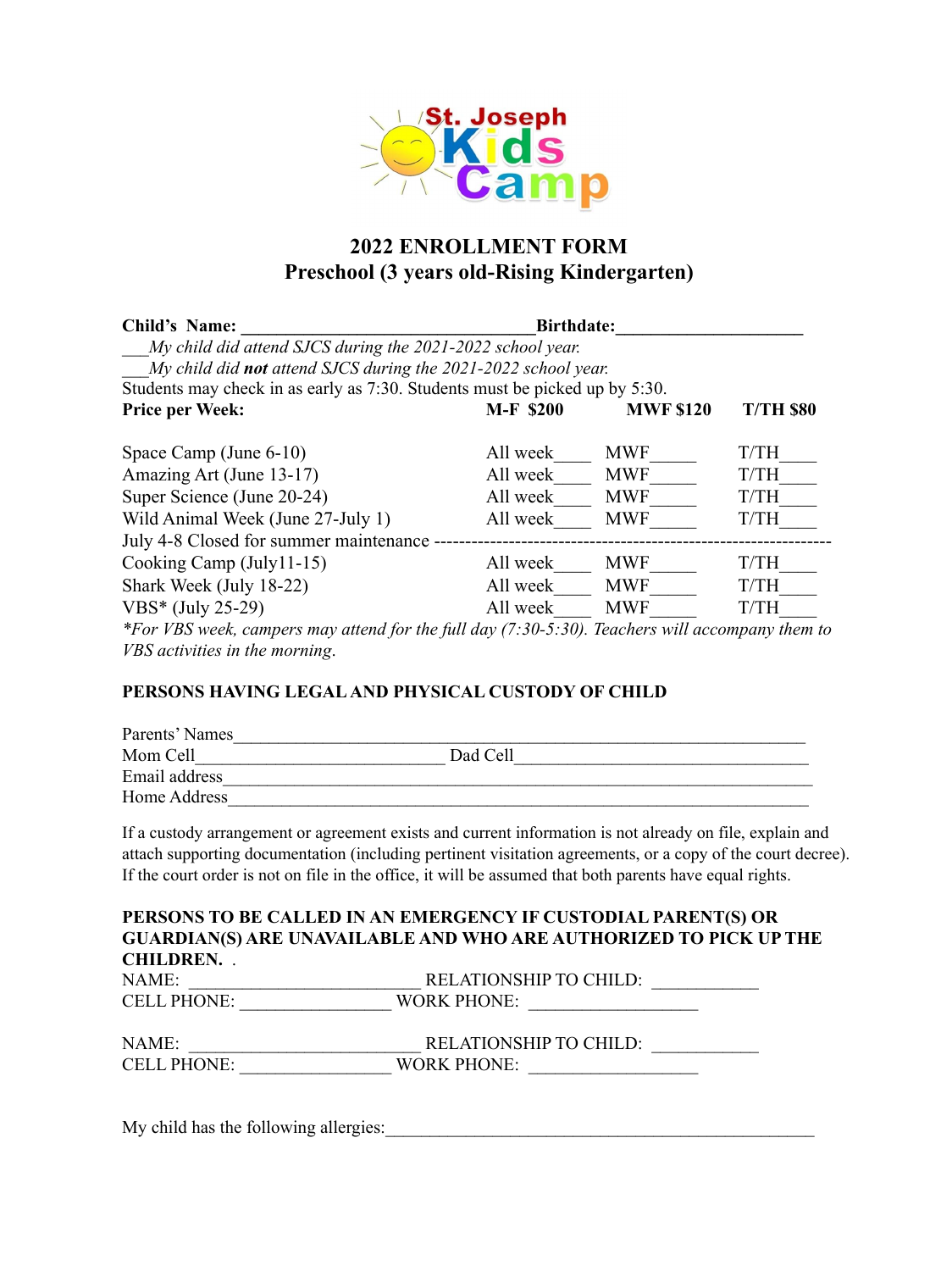\*This page does NOT need to be filled out for CURRENT SJCS students.

## **MEDICAL INFORMATION**

| Medications your child takes:                                                                                                                                                                                                                                       |  |  |  |  |
|---------------------------------------------------------------------------------------------------------------------------------------------------------------------------------------------------------------------------------------------------------------------|--|--|--|--|
| PLEASE NOTE: If your child will need to take medication at school, you must complete an<br>authorization to dispense medication form. Please see Child Care staff for a form.<br>Does your child see any other doctors besides their physician or dentist?          |  |  |  |  |
|                                                                                                                                                                                                                                                                     |  |  |  |  |
|                                                                                                                                                                                                                                                                     |  |  |  |  |
| MEDICAL RECORD AND HISTORY (May be completed by parent/guardian)<br>1. Do any of your children have medical needs we should be aware of? (for example: asthma, epilepsy, etc.)<br>Yes ________ No __________ If yes, please explain: ______________________________ |  |  |  |  |
| 2. Have any of your children had any previous hospitalizations? Yes ________ No _______<br>If yes, please explain.                                                                                                                                                  |  |  |  |  |
| 3. Any allergies? Yes _______ No ______ If yes, please explain.                                                                                                                                                                                                     |  |  |  |  |
| 4. Any previous diseases or illnesses? If so, please explain. ___________________                                                                                                                                                                                   |  |  |  |  |
|                                                                                                                                                                                                                                                                     |  |  |  |  |
| 6. Any physical handicaps?                                                                                                                                                                                                                                          |  |  |  |  |
| 7. Do any of your children have a history of convulsions or seizures? Yes _______ No _______<br>If yes, please explain.<br><u> 1989 - Johann Barn, mars ann an t-Amhain an t-Amhain an t-Amhain an t-Amhain an t-Amhain an t-Amhain an t-Amh</u>                    |  |  |  |  |
| 8. Do any of your children have a history of diabetes? Yes _______ No _______                                                                                                                                                                                       |  |  |  |  |
| 9. Is there a history of diabetes in family? Yes ________________________________                                                                                                                                                                                   |  |  |  |  |
| 10. Do any of your children have a history of heart trouble? Yes _______ No ______                                                                                                                                                                                  |  |  |  |  |
| 11. Is there a history of heart trouble in family? Yes __________________________                                                                                                                                                                                   |  |  |  |  |
| 12. Do any of your children have a developmental delay? Yes ________ No _______<br>If yes, please explain.                                                                                                                                                          |  |  |  |  |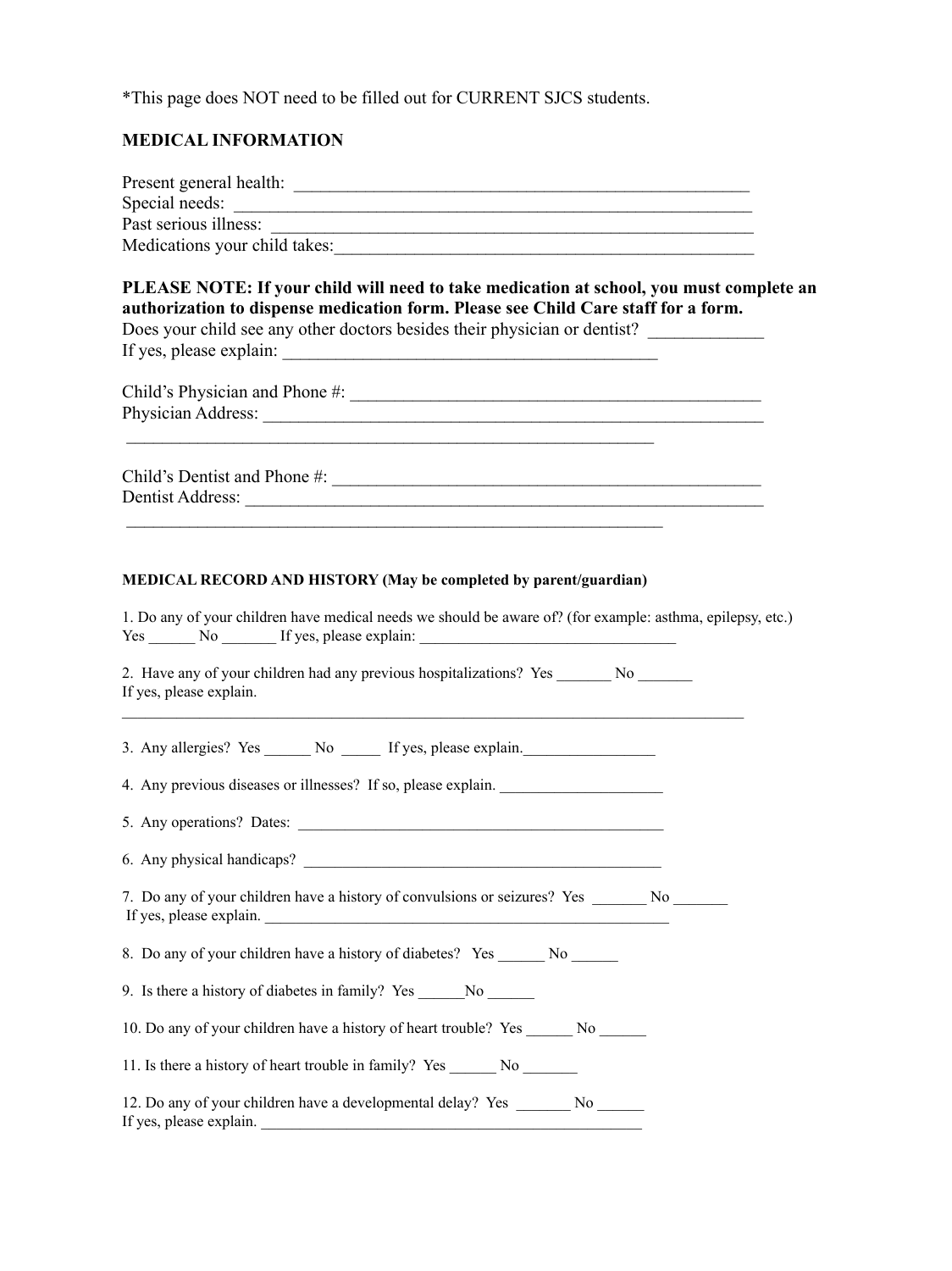#### **EMERGENCY MEDICAL CARE**

In case of emergency, if neither I nor the other parents/guardians can be reached, I, the undersigned, do hereby authorize the officials of St. Joseph Catholic School to contact directly the physicians and emergency contacts I have provided and do authorize the named persons to render such treatment as may be deemed necessary in an emergency for the health of my child.

In the event that the physicians, or other emergency contacts I have listed cannot be reached, the officials of St. Joseph Catholic School are hereby authorized to take whatever action necessary, in their judgment, for the health of the aforesaid child including but not limited to taking the aforesaid child to an emergency room or hospital.

I do authorize emergency treatment if deemed necessary.

I understand the above information may be released to appropriate St. Joseph Catholic School employees and emergency personnel who may interact with my child in order to facilitate healthcare.

I acknowledge that if I select "NO" below, it may delay or prevent the school from obtaining medical treatment for my child in an emergency.

Parent/Guardian Initial

 $\frac{1}{2}$ 

 $\mathcal{L}_\text{max}$ 

#### **LUNCH & SNACKS**

I understand that it is the parent's responsibility to provide a nutritious lunch from home each day. St. Joseph will provide snacks.

Parent/Guardian Initial

#### **THIRTY DAY TRIAL PERIOD**

I agree to a thirty day (30) trial period for my child(ren) dating from his/her first attendance at the St. Joseph Catholic School summer program. I understand that if, at any time during this thirty day trial period, the child does not show signs of adjusting or is not ready for this type of child care experience, as judged by the staff and administration, the parents will be asked to withdraw the child from the program.

Parent/Guardian Initial

 $\mathcal{L}_\text{max}$ 

#### **POTTY TRAINING**

I confirm that my child is fully potty trained, which includes no use of diapers or pull-ups during the day and the ability to remain dry during a quiet time/nap of up to two hours. Children who cannot meet this expectation may be asked to withdraw from the program. I understand that a child will be sent home following his/her second accident in a day. I will provide one additional set of clothing for occasional accidents.

Parent/Guardian Initial

 $\mathcal{L}_\text{max}$